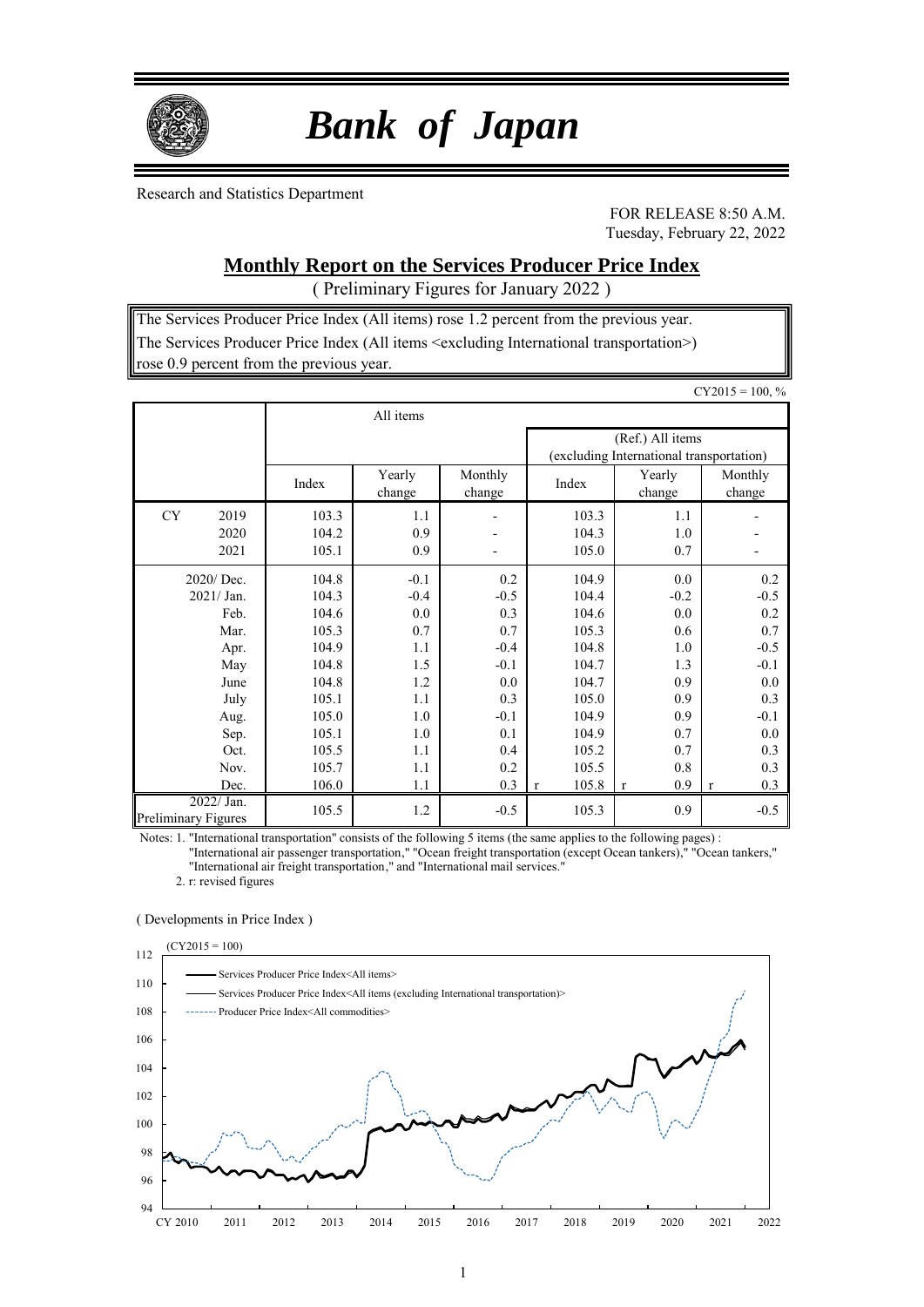(All items and the details contributing to the monthly differences of yearly changes in January)

|           | Monthly<br>difference of       | Yearly change $(\% )$ |      |  |
|-----------|--------------------------------|-----------------------|------|--|
|           | yearly changes<br>$(\%$ point) | Dec.                  | Jan. |  |
| All items | 0.1                            |                       | 1.2  |  |

## $\nabla$ Details contributing to the monthly differences of yearly changes in January

| Major groups • Subgroups |                                                 | Monthly differences<br>of contribution | Yearly change (%) |        | <b>Items</b>                                                                           |
|--------------------------|-------------------------------------------------|----------------------------------------|-------------------|--------|----------------------------------------------------------------------------------------|
|                          |                                                 | to yearly changes<br>$(\%$ point)      | Dec.              | Jan.   |                                                                                        |
|                          | +: Other services                               | 0.09                                   | 0.8               | 0.9    |                                                                                        |
|                          | $+:$ Hotels                                     | 0.05                                   | 6.1               |        | 14.5 Hotels                                                                            |
|                          | +: Civil engineering and architectural services | 0.04                                   | 3.6               | 4.9    | Civil engineering design services, Architectural design<br>services, Surface surveying |
|                          | -: Motor vehicle repair and maintenance         | $-0.01$                                | 0.4               | 0.0    | Periodic and regular motor vehicle inspection & general<br>maintenance                 |
|                          | +: Real estate services                         | 0.03                                   | 1.2               | 1.6    |                                                                                        |
|                          | $+$ : Other space rental                        | 0.01                                   | 0.7               |        | 1.0 Sales space rental, Hotel rental                                                   |
|                          | Real estate agency and management<br>services   | 0.01                                   | 2.2               |        | 2.6 Real estate agency and management services                                         |
|                          | +: Office space rental                          | 0.01                                   | 1.3               |        | 1.5 Office space rental (Tokyo area)                                                   |
|                          | $+$ : Finance and insurance                     | 0.01                                   | 1.1               | 1.3    |                                                                                        |
|                          | +: Property and casualty insurance services     | 0.02                                   | 4.4               |        | 5.6 Voluntary motor vehicle insurance                                                  |
|                          | -: Financial services (commission)              | $-0.01$                                | $-0.2$            |        | -0.5 Commissions from securities services                                              |
|                          | -: Advertising services                         | $-0.08$                                | 6.6               | 5.2    |                                                                                        |
|                          | $-$ : Television advertising                    | $-0.03$                                | 10.4              |        | 10.0 Television advertising (program sponsorships)                                     |
|                          | -: Newspaper advertising                        | $-0.03$                                | 11.1              |        | 4.2 Newspaper advertising                                                              |
|                          | -: Internet advertising                         | $-0.02$                                | 8.1               |        | 7.1 Internet advertising                                                               |
|                          | $-$ : Magazine advertising                      | $-0.01$                                | 8.7               |        | -4.5 Magazine advertising                                                              |
|                          | +: Other advertising services                   | 0.01                                   | $-2.0$            |        | -1.1 Free newspaper and magazine advertising                                           |
|                          | Information and communications                  | $-0.03$                                | $-0.2$            | $-0.3$ |                                                                                        |
|                          | -: Software development                         | $-0.02$                                | $-0.6$            |        | -0.9 Custom software (except Embedded software)                                        |
|                          | -: Transportation and postal activities         | $-0.03$                                | 2.5               | 2.2    |                                                                                        |
|                          | -: Domestic air passenger transportation        | $-0.04$                                | 6.4               |        | -0.2 Domestic air passenger transportation                                             |
|                          | $-$ : Ocean freight transportation              | $-0.01$                                | 38.6              |        | 35.9 Ocean freight transportation (except Ocean tankers)*                              |
|                          | $+$ : Road freight transportation               | 0.01                                   | 0.3               | 0.5    | Motor freight transportation (Metal and machinery<br>products)                         |

## $\nabla$  Contribution of each Major group to the yearly change in January

| Major groups |                                                                                                                                            | Contribution to<br>yearly change**<br>$(\%$ point) | Subgroups                                                                                                                  |
|--------------|--------------------------------------------------------------------------------------------------------------------------------------------|----------------------------------------------------|----------------------------------------------------------------------------------------------------------------------------|
|              | All items                                                                                                                                  | 1.2                                                |                                                                                                                            |
|              | Transportation and postal activities                                                                                                       | 0.35                                               | Ocean freight transportation, Coastal and inland water freight transportation,<br>International air freight transportation |
|              | Other services                                                                                                                             | 0.34                                               | Civil engineering and architectural services, Hotels, Building maintenance                                                 |
|              | Advertising services                                                                                                                       | 0.24                                               | Television advertising, Internet advertising, Newspaper advertising                                                        |
|              | Real estate services                                                                                                                       | 0.15                                               | Real estate agency and management services, Office space rental, Other space<br>rental                                     |
|              | Leasing and rental                                                                                                                         | 0.07                                               | Leasing, Rental                                                                                                            |
|              | Finance and insurance                                                                                                                      | 0.06                                               | Property and casualty insurance services                                                                                   |
|              | Information and communications                                                                                                             | $-0.06$                                            | Software development, Access charges, Information processing and<br>information providing services                         |
|              | Notes: 1. "Monthly differences of yearly changes" is obtained by subtracting yearly changes of previous month from those of present month. |                                                    |                                                                                                                            |

Notes: 1. "Monthly differences of yearly changes" is obtained by subtracting yearly changes of previous month from those of present month.<br>2. \*: "International transportation"<br>3. \*\*: The figure of "All items" is yearly cha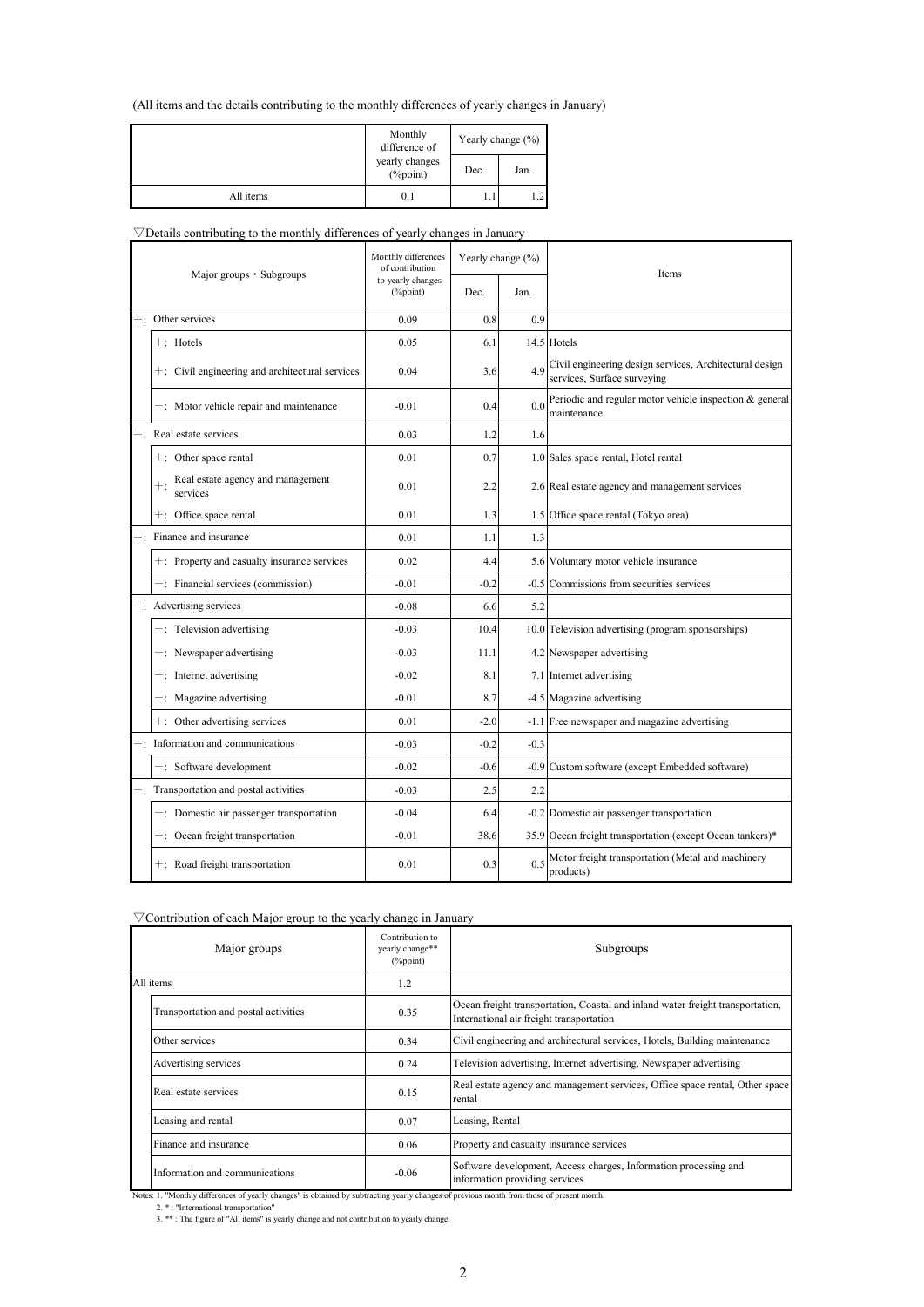## Services Producer Price Index ( Preliminary Figures for January 2022 )

| (Indexes of Major Groups and Subgroups)                                 |         |       |                   |                  |                       |                   | $CY2015 = 100, %$       |
|-------------------------------------------------------------------------|---------|-------|-------------------|------------------|-----------------------|-------------------|-------------------------|
|                                                                         | Weight  | Index | Previous<br>month | Yearly<br>change | Previous<br>month     | Monthly<br>change | Previous<br>month       |
| All items                                                               | 1,000.0 | 105.5 | 106.0             | 1.2              | 1.1                   | $-0.5$            | 0.3                     |
| Finance and insurance                                                   | 48.3    | 104.4 | r 103.5           | 1.3              | 1.1<br>$\mathbf{r}$   | 0.9               | $0.0\,$<br>$\mathbf{r}$ |
| Financial services (commission)                                         | 34.7    | 102.2 | r 102.1           | $-0.5$           | $-0.2$<br>$\bf r$     | 0.1               | 0.0                     |
| Property and casualty insurance services                                | 13.6    | 110.0 | 107.2             | 5.6              | 4.4                   | 2.6               | 0.3                     |
| Real estate services                                                    | 94.5    | 108.0 | r 108.5           | 1.6              | 1.2<br>$\mathbf r$    | $-0.5$            | 0.6                     |
| Real estate agency and management services                              | 23.9    | 110.5 | r 110.6           | 2.6              | 2.2<br>$\mathbf r$    | $-0.1$            | 0.1                     |
| Office space rental                                                     | 26.5    | 117.7 | r 117.7           | 1.5              | 1.3<br>$\mathbf r$    | 0.0               | $0.0\,$<br>$\mathbf r$  |
| Other space rental                                                      | 44.1    | 100.8 | r 101.9           | 1.0              | 0.7<br>$\mathbf{r}$   | $-1.1$            | 1.2<br>$\mathbf r$      |
| Transportation and postal activities                                    | 158.0   | 107.7 | 108.3             | 2.2              | 2.5                   | $-0.6$            | 0.6                     |
| Railroad passenger transportation                                       | 19.8    | 102.9 | 102.9             | 0.0              | 0.0                   | 0.0               | 1.0                     |
| Road passenger transportation                                           | 9.7     | 105.9 | 106.5             | 1.3              | 0.9                   | $-0.6$            | $-0.5$                  |
| Water passenger transportation                                          | 0.3     | 108.8 | 108.8             | 3.9              | 4.3                   | 0.0               | 0.2                     |
| International air passenger transportation                              | 1.2     | 118.0 | r 118.3           | 10.4             | 9.0<br>$\mathbf{r}$   | $-0.3$            | 0.2<br>$\mathbf{r}$     |
| Domestic air passenger transportation                                   | 6.0     | 95.2  | 108.6             | $-0.2$           | 6.4                   | $-12.3$           | 10.0                    |
| Railroad freight transportation                                         | 0.9     | 109.7 | 110.0             | $-0.4$           | $-0.6$                | $-0.3$            | 0.0                     |
| Road freight transportation                                             | 55.0    | 111.1 | 111.3             | 0.5              | 0.3                   | $-0.2$            | 0.4                     |
| Ocean freight transportation                                            | 7.6     | 126.4 | 126.0             | 35.9             | 38.6                  | 0.3               | $-1.2$                  |
| Coastal and inland water freight transportation                         | 5.0     | 111.2 | 109.9             | 8.7              | 8.2                   | 1.2               | $-0.1$                  |
| Marine cargo handling                                                   | 7.4     | 100.9 | 100.9             | 0.0              | 0.0                   | 0.0               | $0.0\,$                 |
| International air freight transportation                                | 1.0     | 163.5 | 161.9             | 29.7             | 25.9                  | 1.0               | 3.3                     |
| Domestic air freight transportation                                     | 0.4     | 132.8 | 128.6             | $-8.9$           | $-11.9$               | 3.3               | $-7.5$                  |
| Warehousing and storage                                                 | 13.0    | 101.7 | 101.7             | $0.0\,$          | 0.0                   | 0.0               | $0.0\,$                 |
| Packing for freight                                                     | 6.3     | 104.9 | 104.9             | 2.1              | 2.1                   | 0.0               | 0.0                     |
| Toll roads                                                              | 10.6    | 103.9 | 103.9             | 0.0              | 0.0                   | 0.0               | 0.0                     |
| Services relating to water transport                                    | 0.4     | 100.5 | 100.5             | 0.0              | 0.0                   | 0.0               | 0.0                     |
| Airport & air traffic control and services relating<br>to air transport | 3.9     | 91.9  | 91.9              | $-8.2$           | $-8.2$                | 0.0               | 0.0                     |
| Postal services and mail delivery                                       | 9.5     | 109.9 | 109.9             | 0.5              | 0.5                   | 0.0               | 0.0                     |
| Information and communications                                          | 228.3   | 102.6 | 102.6             | $-0.3$           | $-0.2$                | $0.0\,$           | $0.0\,$                 |
| Fixed telecommunications services                                       | 24.1    | 101.9 | 101.9             | 0.2              | 0.2                   | 0.0               | $0.0\,$                 |
| Mobile telecommunications services                                      | 16.5    | 90.9  | $r$ 90.9          | 0.1              | 0.2<br>$\mathbf{r}$   | 0.0               | 0.0                     |
| Access charges                                                          | 16.2    | 93.4  | 93.4              | $-1.4$           | $-1.4$                | 0.0               | 0.0                     |
| <b>Broadcasting services</b>                                            | 2.5     | 100.5 | 100.5             | 0.9              | 0.9                   | $0.0\,$           | 0.0                     |
| Software development                                                    | 75.0    | 107.2 | r 107.2           | $-0.9$           | $-0.6$<br>$\mathbf r$ | 0.0               | 0.0                     |
| Information processing and information<br>providing services            | 54.1    | 102.2 | 102.2             | $-0.3$           | $-0.3$                | 0.0               | 0.0                     |
| Internet based services                                                 | 19.6    | 102.4 | r 102.4           | 0.6              | 0.9<br>$\mathbf r$    | 0.0               | 0.2                     |
| Video picture information production                                    | 8.0     | 100.8 | 101.0             | 0.3              | 0.4                   | $-0.2$            | $0.8\,$<br>$\mathbf r$  |
| Newspapers                                                              | 4.5     | 108.2 | 108.1             | 3.2              | 3.1                   | 0.1               | 0.0                     |
| Publishing                                                              | 7.8     | 108.1 | 108.0             | 1.6              | 1.7                   | 0.1               | $0.0\,$                 |

Note: r: revised figures (Continued on the following page)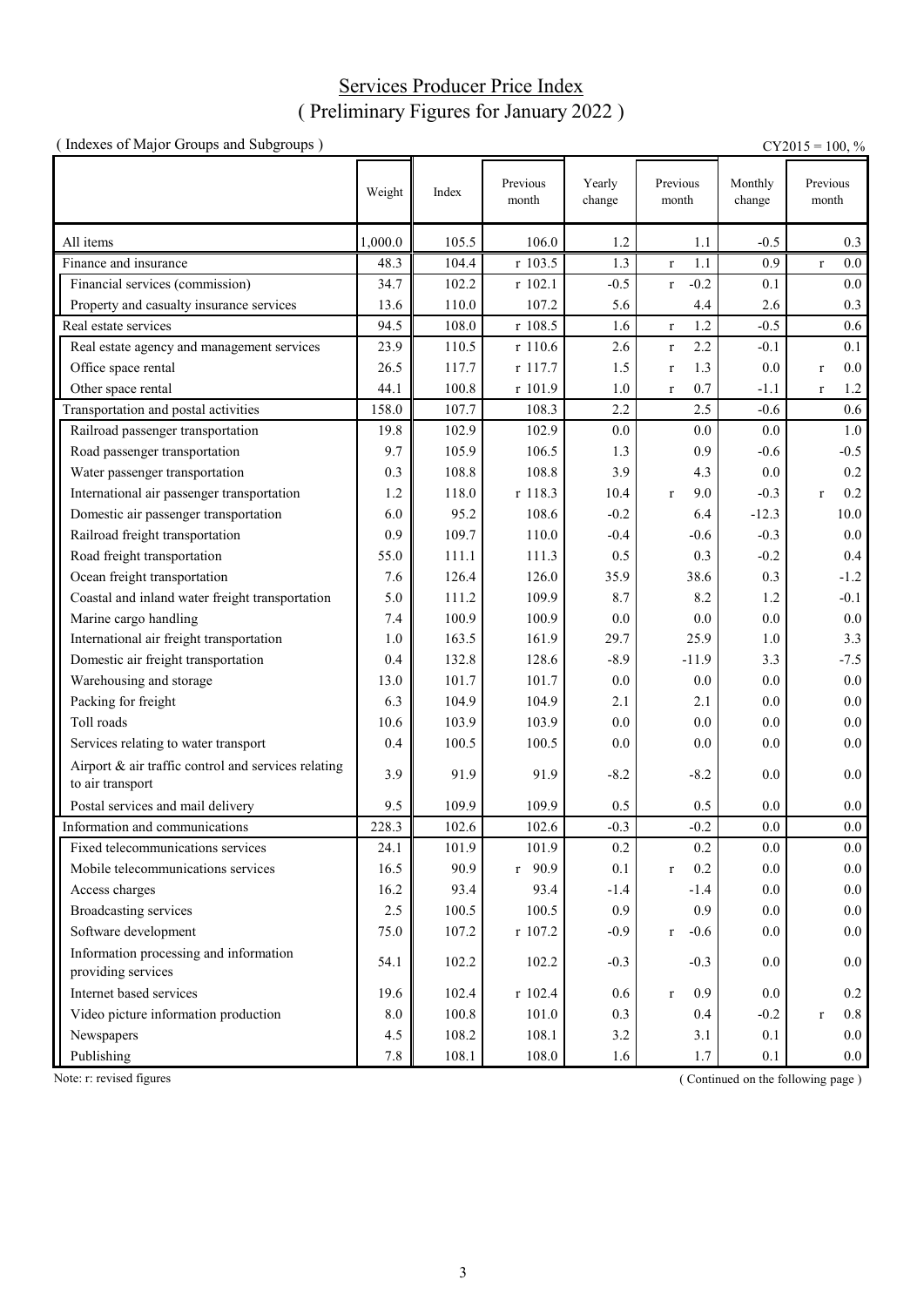|  | (Indexes of Major Groups and Subgroups) |  |
|--|-----------------------------------------|--|
|  |                                         |  |

(  $\text{CY2015} = 100, \%$ 

|                                                                                      | Weight | Index | Previous<br>month | Yearly<br>change | Previous<br>month      | Monthly<br>change | Previous<br>month      |
|--------------------------------------------------------------------------------------|--------|-------|-------------------|------------------|------------------------|-------------------|------------------------|
| Leasing and rental                                                                   | 79.2   | 101.3 | r 101.1           | 0.9              | 0.9<br>$\mathbf{r}$    | 0.2               | 0.2<br>$\mathbf{r}$    |
| Leasing                                                                              | 54.3   | 101.2 | r 100.8           | 1.1              | 0.8<br>$\mathbf{r}$    | 0.4               | 0.5<br>$\mathbf{r}$    |
| Rental                                                                               | 24.9   | 101.5 | 101.7             | 0.5              | 1.0                    | $-0.2$            | $-0.6$                 |
| Advertising services                                                                 | 49.2   | 102.7 | r 110.6           | 5.2              | 6.6<br>$\mathbf r$     | $-7.1$            | 1.1<br>$\mathbf r$     |
| Television advertising                                                               | 19.2   | 96.6  | r 112.1           | 10.0             | 10.4<br>$\mathbf{r}$   | $-13.8$           | 1.7<br>$\mathbf{r}$    |
| Newspaper advertising                                                                | 4.1    | 108.2 | 112.0             | 4.2              | 11.1                   | $-3.4$            | 1.0                    |
| Magazine advertising                                                                 | 1.3    | 88.0  | 93.7              | $-4.5$           | 8.7                    | $-6.1$            | 1.3                    |
| Leaflet advertising                                                                  | 4.1    | 104.9 | 104.9             | 0.4              | 0.4                    | 0.0               | 0.0                    |
| Internet advertising                                                                 | 10.9   | 110.7 | 117.6             | 7.1              | 8.1                    | $-5.9$            | 2.3                    |
| Other advertising services                                                           | 9.6    | 104.6 | r 103.8           | $-1.1$           | $-2.0$<br>$\mathbf{r}$ | 0.8               | $-1.3$<br>$\mathbf{r}$ |
| Other services                                                                       | 342.5  | 107.3 | 107.4             | 0.9              | 0.8                    | $-0.1$            | 0.2                    |
| Sewage disposal                                                                      | 9.0    | 101.9 | 101.9             | 0.0              | 0.0                    | 0.0               | 0.0                    |
| Waste disposal                                                                       | 17.9   | 108.9 | 108.9             | 1.6              | 1.6                    | 0.0               | 0.0                    |
| Motor vehicle repair and maintenance                                                 | 23.3   | 103.3 | 103.3             | 0.0              | 0.4                    | 0.0               | 0.0                    |
| Machinery repair and maintenance                                                     | 42.9   | 102.7 | r 102.7           | $-1.0$           | $-1.0$<br>$\mathbf r$  | 0.0               | 0.0                    |
| Legal and accounting services                                                        | 38.1   | 99.4  | 99.4              | 0.0              | 0.0                    | 0.0               | 0.0                    |
| Other professional services                                                          | 3.3    | 104.5 | 104.4             | 1.3              | 1.0                    | 0.1               | 0.0                    |
| Civil engineering and architectural services                                         | 29.8   | 125.1 | r 125.0           | 4.9              | 3.6<br>$\mathbf{r}$    | 0.1               | $-0.1$                 |
| Commodity inspection, non-destructive testing<br>and surveyor certification services | 6.6    | 104.9 | 104.9             | 0.3              | 0.6                    | 0.0               | 0.2                    |
| Other technical services                                                             | 19.8   | 104.4 | 104.4             | 0.1              | 0.1                    | 0.0               | 0.0                    |
| <b>Employment services</b>                                                           | 5.6    | 111.5 | r 110.7           | 0.5              | $-0.3$<br>$\mathbf r$  | 0.7               | $-0.9$                 |
| Worker dispatching services                                                          | 41.1   | 116.8 | r 116.9           | 0.9              | 0.8<br>$\mathbf{r}$    | $-0.1$            | 0.3<br>$\mathbf{r}$    |
| Training and development services                                                    | 4.2    | 104.2 | 104.2             | 0.2              | 0.2                    | 0.0               | 0.0                    |
| Health and hygiene                                                                   | 6.9    | 104.1 | 104.1             | 0.0              | 0.0                    | 0.0               | 0.0                    |
| Building maintenance                                                                 | 49.0   | 107.2 | 107.2             | 1.2              | 1.2                    | 0.0               | 0.0                    |
| Security services                                                                    | 16.9   | 116.9 | 116.9             | $-0.5$           | $-0.5$                 | 0.0               | 0.0                    |
| Call centers                                                                         | 4.0    | 105.8 | 105.8             | $-0.6$           | 0.3                    | 0.0               | 0.0                    |
| Hotels                                                                               | 10.0   | 75.7  | $r$ 76.8          | 14.5             | 6.1<br>$\mathbf{r}$    | $-1.4$            | 5.8<br>$\mathbf{r}$    |
| Meal supply services                                                                 | 6.2    | 106.1 | 106.1             | 0.1              | 0.1                    | 0.0               | 0.0                    |
| Laundry services                                                                     | 7.9    | 103.6 | 103.6             | 0.0              | 0.0                    | 0.0               | $0.0\,$                |

Note: r: revised figures

## ( References and Reference Indexes ) CY2015 = 100, %

|                                                                                  | Weight | Index | Previous<br>month | Yearly<br>change | Previous<br>month | Monthly<br>change | Previous<br>month |
|----------------------------------------------------------------------------------|--------|-------|-------------------|------------------|-------------------|-------------------|-------------------|
| All items (excluding International transportation)                               | 989.5  | 105.3 | r 105.8           | 0.9              | 0.9               | $-0.5$            | 0.3               |
| Transportation and postal activities<br>(excluding International transportation) | 147.5  | 106.3 | 106.9             | 0.4              | 0.6               | $-0.6$            | 0.6               |
| International transportation                                                     | 10.5   | 128.1 | 127.6             | 30.1             | 31.0              | 0.4               | $-0.5$            |
| Intellectual properties licensing (export)                                       |        | 102.7 | 101.5             | 13.2             | 13.7              | 1.2               | $-0.4$            |
| Intellectual properties licensing (import)                                       |        | 91.1  | 90.7              | 5.2              | 3.9               | 0.4               | $-0.1$            |

Note: r: revised figures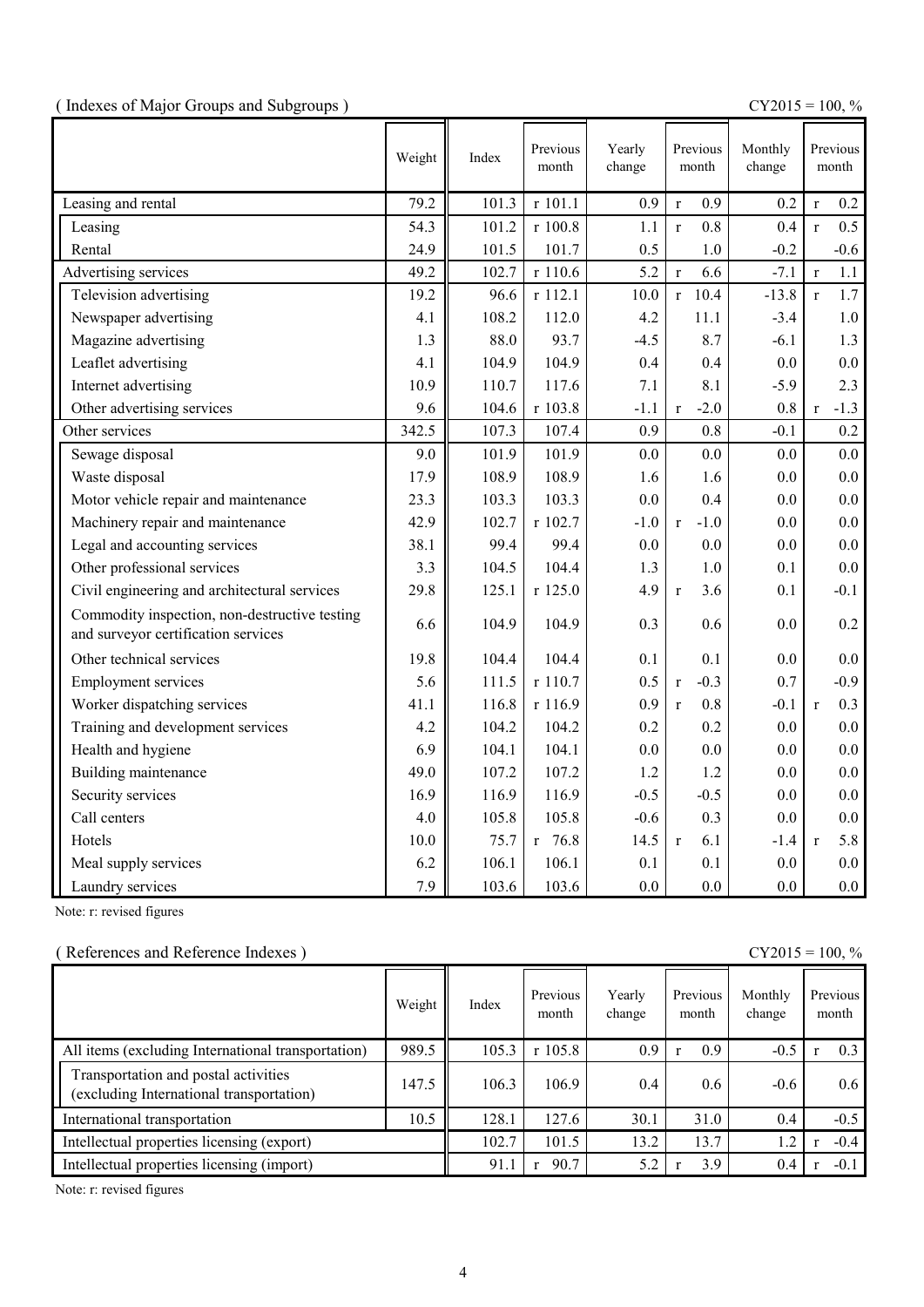# Indexes of Major Groups (Time-Series Data)

|           |                |                                   |                       |                    |                      |                      |                                         |                | $CY2015 = 100, %$ |
|-----------|----------------|-----------------------------------|-----------------------|--------------------|----------------------|----------------------|-----------------------------------------|----------------|-------------------|
|           | All items      |                                   | Finance and insurance |                    | Real estate services |                      | Transportation and postal<br>activities |                |                   |
|           |                |                                   | Yearly<br>change      |                    | Yearly<br>change     |                      | Yearly<br>change                        |                | Yearly<br>change  |
|           | Weight         | 1,000.0                           |                       | 48.3               |                      | 94.5                 |                                         | 158.0          |                   |
| CY        | 2019           | 103.3                             | 1.1                   | 101.8              | 0.6                  | 104.9                | 1.3                                     | 104.4          | 1.7               |
|           | 2020           | 104.2                             | 0.9                   | 102.8              | 1.0                  | 105.6                | 0.7                                     | 105.6          | 1.1               |
|           | 2021           | 105.1                             | 0.9                   | 103.2              | 0.4                  | 107.0                | 1.3                                     | 106.9          | 1.2               |
| <b>FY</b> | 2018           | 102.4                             | 1.1                   | 101.3              | $\overline{0.2}$     | 103.7                | 1.0                                     | 103.2          | 2.6               |
|           | 2019           | 103.8                             | 1.4                   | 102.3              | 1.0                  | 105.5                | 1.7                                     | 105.1          | 1.8               |
|           | 2020           | 104.2                             | 0.4                   | 102.8              | 0.5                  | 105.6                | 0.1                                     | 105.5          | $0.4\,$           |
|           | 2021/Q1        | 104.7                             | 0.1                   | 103.2              | 0.0                  | 106.3                | $-0.1$                                  | 105.8          | $-0.2$            |
|           | Q2             | 104.8                             | 1.2                   | 102.9              | 0.3                  | 106.6                | 3.4                                     | 106.5          | $1.0\,$           |
|           | Q <sub>3</sub> | 105.1                             | 1.1                   | 103.3              | 0.5                  | 107.0                | 0.8                                     | 107.4          | 1.8               |
|           | O <sub>4</sub> | 105.7                             | 1.1                   | 103.4              | 1.0                  | 108.1                | 1.2                                     | 108.1          | 2.6               |
|           | 2020/Dec.      | 104.8                             | $-0.1$                | 102.4              | $-0.8$               | 107.2                | $-0.5$                                  | 105.7          | $-0.7$            |
|           | 2021/ Jan.     | 104.3                             | $-0.4$                | 103.1              | $-0.2$               | 106.3                | $-0.7$                                  | 105.4          | $-0.6$            |
|           | Feb.           | 104.6                             | $0.0\,$               | 103.2              | 0.0                  | 106.2                | 0.0                                     | 105.6          | $-0.3$            |
|           | Mar.           | 105.3<br>104.9                    | 0.7<br>1.1            | 103.3<br>102.7     | 0.1<br>0.0           | 106.5<br>106.8       | 0.7<br>3.8                              | 106.4<br>106.5 | 0.4<br>$\rm 0.8$  |
|           | Apr.<br>May    | 104.8                             | 1.5                   | 102.9              | 0.3                  | 106.2                | 4.2                                     | 106.5          | 1.1               |
|           | June           | 104.8                             | 1.2                   | 103.0              | 0.4                  | 106.8                | 2.2                                     | 106.5          | 1.3               |
|           | July           | 105.1                             | 1.1                   | 103.3              | $-0.1$               | 106.7                | 0.6                                     | 107.3          | 1.6               |
|           | Aug.           | 105.0                             | 1.0                   | 103.3              | 0.8                  | 107.1                | 0.8                                     | 107.7          | 1.8               |
|           | Sep.           | 105.1                             | 1.0                   | 103.4              | 0.8                  | 107.2                | 0.9                                     | 107.1          | 2.0               |
|           | Oct.           | 105.5                             | 1.1                   | 103.1              | 0.7                  | 107.8                | 1.2                                     | 108.2          | 2.8               |
|           | Nov.           | 105.7                             | 1.1                   | 103.5              | 1.1                  | 107.9                | 1.1                                     | 107.7          | 2.4               |
|           | Dec.           | 106.0                             | 1.1                   | 103.5              | 1.1                  | 108.5                | 1.2                                     | 108.3          | 2.5               |
|           | 2022/ Jan.     | 105.5                             | 1.2                   | 104.4              | 1.3                  | 108.0                | 1.6                                     | 107.7          | $2.2\,$           |
|           |                |                                   |                       |                    |                      |                      |                                         |                |                   |
|           |                | Information and<br>communications |                       | Leasing and rental |                      | Advertising services |                                         | Other services |                   |
|           |                |                                   | Yearly                |                    | Yearly               |                      | Yearly                                  |                | Yearly            |
|           |                |                                   | change                |                    | change               |                      | change                                  |                | change            |
|           | Weight         | 228.3                             |                       | 79.2               |                      | 49.2                 |                                         | 342.5          |                   |
| CY        | 2019           | 101.3                             | 0.4                   | 99.5               | 0.3                  | 103.6                | 0.7                                     | 104.7          | 1.6               |
|           | 2020           | 102.5                             | 1.2                   | 100.4              | 0.9                  | 97.3                 | $-6.1$                                  | 106.4          | 1.6               |
|           | 2021           | 102.7                             | 0.2                   | 100.4              | 0.0                  | 104.1                | 7.0                                     | 106.8          | $0.4\,$           |
| <b>FY</b> | 2018           | 100.9                             | 0.6                   | 99.2               | 0.1                  | 103.4                | 1.0                                     | 103.4          | 1.3               |
|           | 2019           | 101.7                             | $0.8\,$               | 99.9               | 0.7                  | 102.9                | $-0.5$                                  | 105.3          | 1.8               |
|           | $2020\,$       | 102.6                             | 0.9                   | 100.3              | $0.4\,$              | 97.5                 | $-5.2$                                  | 106.5          | $1.1\,$           |
|           | 2021/Q1        | 102.8                             | 0.2                   | 100.3              | $-0.4$               | 103.8                | $0.6\,$                                 | 106.4          | $0.2\,$           |
|           | Q2             | 102.6                             | $0.2\,$               | 100.0              | $-0.3$               | 102.9                | 13.1                                    | 106.7          | 0.3               |
|           | Q <sub>3</sub> | 102.7                             | $0.2\,$               | 100.3              | $0.0\,$              | 101.2                | 8.5                                     | 106.9          | $0.5\,$           |
|           | Q <sub>4</sub> | 102.6                             | 0.1                   | 100.9              | 0.6                  | 108.4                | 6.5                                     | 107.2          | $0.6\,$           |
|           | 2020/Dec.      | 102.8                             | 0.1                   | 100.2              | $-0.4$               | 103.8                | $-1.6$                                  | 106.6          | $0.4\,$           |
|           | 2021/ Jan.     | 102.9                             | 0.2                   | 100.4              | $-0.3$               | 97.6                 | $-4.1$                                  | 106.3          | $0.1\,$           |
|           | Feb.           | 102.8                             | 0.2                   | 100.3              | $-0.7$               | 101.7                | 0.1                                     | 106.4          | $0.0\,$           |
|           | Mar.           | 102.8                             | $0.4\,$               | 100.3              | $-0.2$               | 112.1                | 5.7                                     | 106.6          | $0.6\,$           |
|           | Apr.           | 102.5                             | 0.1                   | 100.0              | $-0.5$               | 104.0                | 11.3                                    | 106.7          | 0.1               |
|           | May            | 102.6                             | $0.2\,$               | 100.1              | $-0.2$               | 101.1                | 14.8                                    | 106.9          | $0.6\,$           |
|           | June           | 102.6                             | $0.2\,$               | 99.9               | $-0.3$               | 103.6                | 13.3                                    | 106.6          | $0.4\,$           |
|           | July           | 102.8                             | $0.2\,$               | 100.2              | $0.0\,$              | 102.1                | 9.5                                     | 106.9          | 0.7               |
|           | Aug.<br>Sep.   | 102.7<br>102.6                    | 0.1<br>0.3            | 100.3<br>100.4     | $0.0\,$<br>$0.0\,$   | 99.2<br>102.4        | 9.5<br>6.6                              | 107.0<br>106.9 | 0.6<br>0.4        |
|           |                |                                   |                       |                    |                      |                      |                                         |                |                   |
|           |                |                                   |                       |                    |                      |                      |                                         |                |                   |
|           | Oct.<br>Nov.   | 102.6<br>102.6                    | $0.2\,$<br>$0.2\,$    | 100.7<br>100.9     | $0.4\,$<br>$0.5\,$   | 105.2<br>109.4       | 6.0<br>6.9                              | 107.0<br>107.2 | 0.4<br>$0.5\,$    |

Note: "Q1" = January to March, "Q2" = April to June, "Q3" = July to September, and "Q4" = October to December

The next monthly report will be released on Friday, March 25, 2022.

Dec.  $\parallel$  102.6  $\parallel$  -0.2 101.1 0.9 110.6 6.6 107.4 0.8 2022/ Jan. | 102.6 | -0.3 | 101.3 | 0.9 | 102.7 | 5.2 | 107.3 | 0.9